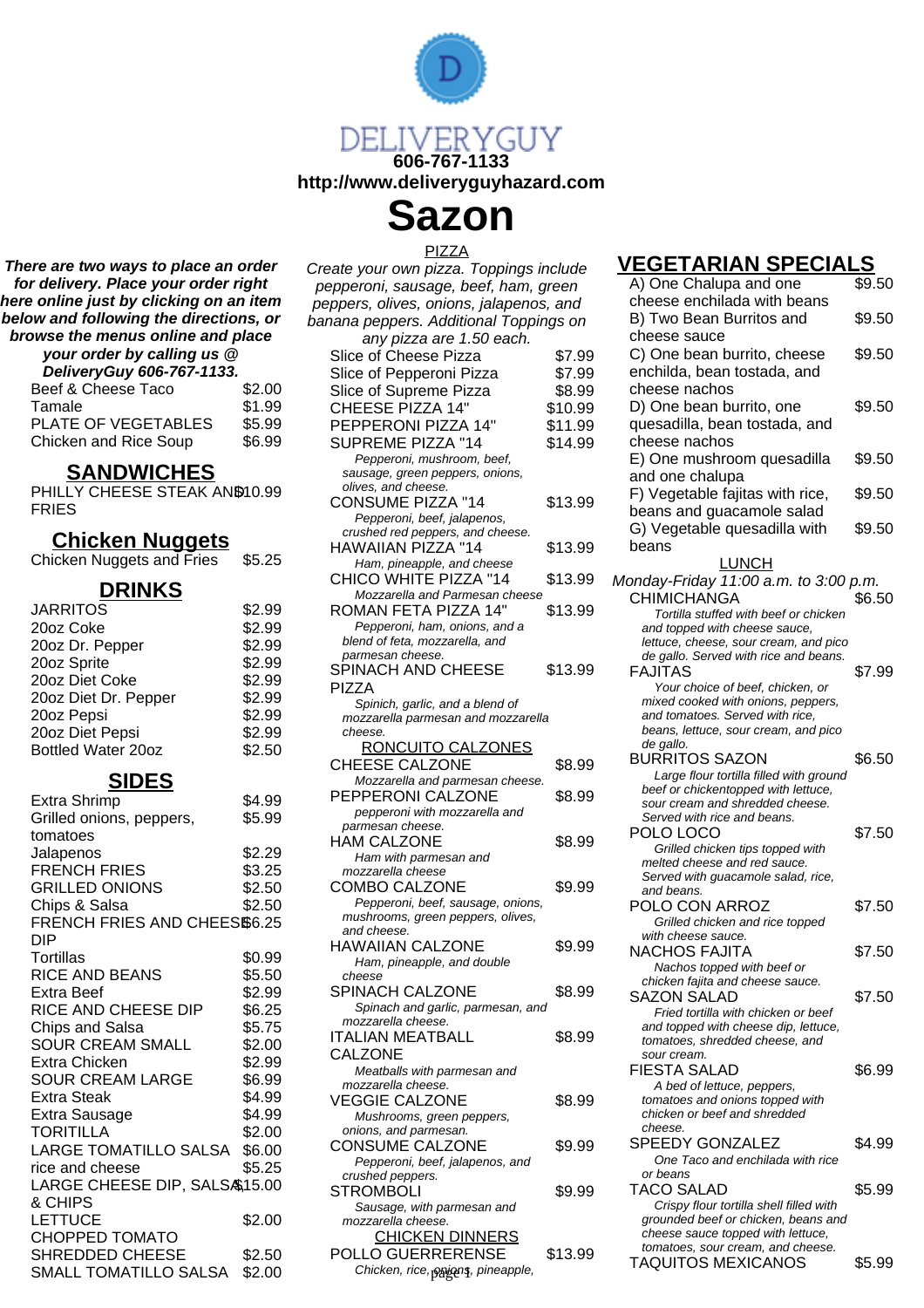#### SAZON LUNCH EXPRESS

| ,,,                                     |        |
|-----------------------------------------|--------|
| TACO                                    | \$5.50 |
| Crispy corn tortillas stuffed with      |        |
| your choice of filling plus lettuce and |        |
| cheese. Served with rice and beans.     |        |
| TAMALES                                 | \$1.99 |
| TAMALES                                 | \$5.50 |
| <b>RICE AND BEANS</b>                   |        |
| ENCHILADA                               | \$5.50 |
| Soft corn tortilla stuffed with your    |        |
| choice of filling. Topped with sauce    |        |
| and cheese. Served with rice and        |        |
| beans.                                  |        |
| TOSTADA                                 | \$5.50 |
| Fried tortilla topped with ground       |        |
| beef, lettuce, tomato, sour cream and   |        |
| cheese. Served with rice and beans.     |        |
| CHALUPA                                 | \$5.50 |
| Crispy corn tortilla covered with       |        |
|                                         |        |
| beans, guacamole, salad and             |        |
| cheese. Served with rice and beans.     |        |
| TOSTAGUAC                               | \$5.50 |
| Fried tortilla covered with beef,       |        |
| beans, lettuce, tomato, guacamole       |        |
| salad and cheese. Served with rice      |        |
| and beans.                              |        |

# **COMBINATIONS**

| <b>APPETIZERS</b>                                           |         |
|-------------------------------------------------------------|---------|
| <b>CHEESE QUESADILLA</b>                                    | \$3.50  |
| <b>CHEESE NACHOS</b>                                        | \$3.25  |
| <b>BEEF NACHOS</b>                                          | \$4.99  |
| <b>BEAN NACHOS</b>                                          | \$5.00  |
|                                                             |         |
| <b>CHICKEN NACHOS</b>                                       | \$6.25  |
| BEEF AND BEAN NACHOS                                        | \$6.50  |
| <b>FLOUR TORTILLA CHIPS</b>                                 | \$5.99  |
| <b>CHEESE STICKS</b>                                        | \$5.25  |
| 5 Cheese sticks served with                                 |         |
| French Fries and marinara dip.                              |         |
| Chorizo Bean Dip                                            | \$5.99  |
| <b>DIPS</b>                                                 |         |
| <b>CHEESE DIP</b>                                           | \$4.49  |
| (CHEESE DIP LARGE)                                          | \$15.00 |
| <b>BEAN DIP</b>                                             | \$3.50  |
| CHORIZO DIP                                                 | \$4.99  |
|                                                             |         |
| Cheese dip with chorizo and<br>beans.                       |         |
| <b>SAZON DIP</b>                                            | \$4.00  |
| cheese dip with pico de gallo and                           |         |
| ground beef                                                 |         |
| <u>SALADS</u>                                               |         |
| <b>TOSSED SALAD</b>                                         | \$4.50  |
| <b>GUACAMOLE SALAD</b>                                      | \$4.00  |
|                                                             |         |
| TACO SALAD                                                  | \$7.99  |
| Tortilla shell filled with beef or                          |         |
| chicken, beans, lettuce, tomato, sour<br>cream, and cheese. |         |
| FIESTA SALAD                                                | \$7.50  |
| tossed salad topped with chicken                            |         |
| or beef                                                     |         |
| <b>NACHOS</b>                                               |         |
| NACHOS SUPREME                                              | \$8.50  |
| Nachos topped with beef, chicken,                           |         |
| beans, lettuce, tomato, sour cream,                         |         |
| and melted cheese.                                          |         |
| NACHOS FAJITAS 1/2 ORDER6.99                                |         |
| Nachos topped with grilled steak,                           |         |
| or chicken, onions, peppers,                                |         |
| tomatoes and cheese sauce.                                  |         |
| <b>NACHOS FAJITAS FULL</b>                                  | \$9.99  |
| ORDER                                                       |         |
| Nachos topped with grilled steak or                         |         |
| chicken, onions, peppers, tomatoes,                         |         |
| and cheese sauce,                                           |         |
| NACHOS POPEYE                                               | \$11.99 |
| nachos topped with grilled chicken                          |         |
| or steak and spinich, mushrooms,                            |         |
| broccoli, peppers, onions, and                              |         |
| tomatoes.                                                   |         |
| .NACHOS SUPERMAN                                            | \$11.99 |

| with cheese sauce.                                                       |         | Two deep fried corn tortillas stuffe                                   |
|--------------------------------------------------------------------------|---------|------------------------------------------------------------------------|
| <b>CHILAQUILES</b>                                                       | \$11.25 | with ground beef or chicken and                                        |
| A corn tortilla cooked in our special                                    |         | topped with lettuce, tomato, and sou                                   |
| sauce topped with chunks of chicken.                                     |         | cream. Served with rice or beans.                                      |
| Served with rice and guacamole                                           |         | <b>ENCHILADAS SUPREMAS</b>                                             |
| salad.                                                                   |         | one beef and one chicken                                               |
| POLLO SPECIAL                                                            | \$8.99  | enchilada topped with sauce, chees                                     |
| One chicken burrito and one                                              |         | lettuce, tomato, and sour cream.                                       |
| chicken enchilada topped with                                            |         | Served with rice.                                                      |
| lettuce, sour cream, and shredded                                        |         | <b>HUEVOS RANCHEROS</b>                                                |
| cheese.                                                                  |         | 2 eggs with special sauce. Served                                      |
| POLLO CANCUN                                                             | \$13.99 | with rice and beans.                                                   |
| Grilled Chicken or steak topped                                          |         | <b>BURRITO DELUXE</b>                                                  |
| with cheese sauce and sour cream,                                        |         | Tortilla filled chicken and beans                                      |
| Served with Rice and Beans.                                              |         | topped with special, lettuce, tomato,                                  |
|                                                                          |         | cheese, and sour cream.                                                |
| <b>EAGLES PLATE</b>                                                      | \$14.99 |                                                                        |
| Grilled Chicken topped with 12                                           |         | QUESADILLA RELLENA                                                     |
| pieces of shrimp and cheese sauce.                                       |         | Flour tortilla stuffed with cheese,                                    |
| Served with rice and beans.                                              |         | beans, beef or chicken. Served with                                    |
| 1/2 Order POLLO HAZARD                                                   | \$7.99  | lettuce, guacamole, and sour cream                                     |
| POLLO HAZARD                                                             | \$11.99 | ENCHILADA DE MOLE                                                      |
| PECHUGA RANCHERA                                                         | \$12.99 | Three chicken or beef each in mo                                       |
| Chicken breast cooked with                                               |         | sauce. Served with rice.                                               |
| tomatoes, peppers, onions, broccoli,                                     |         | <b>MEXICAN STEW</b>                                                    |
| and squash. Served with rice and                                         |         | Beef stew with rice and beans.                                         |
| beans.                                                                   |         | EL FAVORITO                                                            |
| PECHUGA MAZATLAN                                                         | \$15.99 | Grilled Chicken or Steak topped                                        |
|                                                                          |         | with cheese sauce. Cooked with                                         |
| Chicken breast topped with shrimp,<br>onions, broccoli and cheese sauce. |         | onions, peppers, tomatoes, and                                         |
|                                                                          |         | mushrooms. Served with rice and                                        |
| Served with rice and beans.                                              |         | beans.                                                                 |
| PECHUGA AMERICANA                                                        | \$14.99 | POLLO BANDIDO                                                          |
| Chicken breast and six shrimp                                            |         |                                                                        |
| cooked with California vegtables,                                        |         | Grilled chicken or steak topped<br>with cheese sauce. Served with rice |
| Served with rice and beans.                                              |         |                                                                        |
| <b>CHORI POLLO</b>                                                       | \$13.99 | and beans.                                                             |
| Grilled Chicken cooked with                                              |         | TACO                                                                   |
| Mexican sausage and topped with                                          |         | Crispy corn tortillas stuffed with                                     |
| cheese sauce. Served with rice and                                       |         | your choice of filling plus lettuce and                                |
| beans.                                                                   |         | cheese. Served with rice and beans                                     |
| POLLO ASADO (1/2 ORDER)                                                  | \$11.99 | <b>ENCHILADA</b>                                                       |
| Chicken breast basated with                                              |         | Soft corn tortilla stuffed with your                                   |
| Mexican mole and just a hint of                                          |         | choice of filling trapped with sauce                                   |
| oregano with rice and one cheese,                                        |         | and cheese. Served with rice and                                       |
| chicken, or beef enchilada.                                              |         | beans.                                                                 |
| POLLO ASADO (FULL                                                        | \$12.99 | TOSTADA                                                                |
| ORDER)                                                                   |         | Fried tortilla topped with ground                                      |
|                                                                          |         | beef, lettuce, tomatoes, sour cream,                                   |
| POLLO LOCO (1/2 ORDER)                                                   | \$9.99  | and cheese. Served with rice and                                       |
| Grilled Chicken topped with red                                          |         | beans.                                                                 |
| sauce and melted cheese. Served                                          |         | CHALUPA                                                                |
| with quacamole, salad, rice and                                          |         | Crispy corn tortilla covered with                                      |
| beans.                                                                   |         | beans, guacamole salad and chees                                       |
| POLLO LOCO (FULL ORDER) \$12.99                                          |         | sauce. Served with rice and beans.                                     |
| PECHUGA FRITA                                                            | \$12.99 | TOSTAGUAC                                                              |
| Chicken topped with onions and                                           |         | Fried tortilla covered with beef,                                      |
| cheese sauce. Served with rice and                                       |         | beans, lettuce, tomato, guacamole                                      |
| beans.                                                                   |         | salad, and cheese. Served with rice                                    |
| POLLO CON ARROZ                                                          | \$12.99 | and beans.                                                             |
| Chicken with cheese sauce.                                               |         | 1. One chile relleno and taco                                          |
| Served with rice.                                                        |         |                                                                        |
| POLLO PICOSO (1/2 ORDER) \$10.99                                         |         | with beans and guacamole                                               |
| Grilled chicken and onions cooked                                        |         | salad.                                                                 |
| in spicy sauce and topped with                                           |         | 2. One burrito with rice and                                           |
| cheese sauce. Served with rice and                                       |         | beans.                                                                 |
| beans.                                                                   |         |                                                                        |
|                                                                          |         | 3. One bean burrito and chees                                          |
| POLLO PICOSO (FULL                                                       | \$13.99 | enchilada with rice.                                                   |
| ORDER)                                                                   |         | 4. One chile relleno with rice                                         |
| <b>EL FAVORITO</b>                                                       | \$13.99 | and beans.                                                             |
| Grilled chicken or steak topped                                          |         | 5. One beef burrito with rice                                          |
| with cheese sauce, Cooked with                                           |         |                                                                        |
| onions, peppers, tomatoes, and                                           |         | and taco.                                                              |
| mushrooms. Served with rice and                                          |         | 6. One chalupa, one enchilada                                          |
| beans.                                                                   |         | with rice and beans.                                                   |
| POLLO FUNDIDO                                                            | \$11.50 | 7. One beef enchilada, one                                             |
| Shredded chicken topped with                                             |         |                                                                        |
| melted cheese and sour cream.                                            |         | taco with rice and beans.                                              |
| Served with rice.                                                        |         | <b>QUESADILLAS</b>                                                     |
| <b>CHICKEN FLAUTAS</b>                                                   | \$10.99 | <b>QUESADILLA DELMAR</b>                                               |
| Two crispy flour tortillas stuffed                                       |         | A flour tortilla filled with shrimp,                                   |
|                                                                          |         | cheese and sauteed vegetables.                                         |
| with chicken and topped with sour                                        |         |                                                                        |
| cream, pico de galllo. Served with<br>rice and beans.                    |         |                                                                        |
|                                                                          |         | QUESADILLA RELLENA                                                     |
|                                                                          |         | A flour tortilla filled with beans.                                    |
| <b>CHICKEN SANDWICH</b>                                                  | \$9.99  | cheese, beef or chicken. Served wit                                    |
| Grilled chicken sandwich with                                            |         | lettuce, guacamole and sour cream.                                     |

| Two deep fried corn tortillas stuffed                                     |         |
|---------------------------------------------------------------------------|---------|
| with ground beef or chicken and<br>topped with lettuce, tomato, and sour  |         |
| cream. Served with rice or beans.                                         |         |
| <b>ENCHILADAS SUPREMAS</b>                                                | \$6.25  |
| one beef and one chicken<br>enchilada topped with sauce, cheese,          |         |
| lettuce, tomato, and sour cream.                                          |         |
| Served with rice.                                                         |         |
| <b>HUEVOS RANCHEROS</b>                                                   | \$5.99  |
| 2 eggs with special sauce. Served<br>with rice and beans.                 |         |
| <b>BURRITO DELUXE</b>                                                     | \$5.99  |
| Tortilla filled chicken and beans                                         |         |
| topped with special, lettuce, tomato,<br>cheese, and sour cream.          |         |
| QUESADILLA RELLENA                                                        | \$5.99  |
| Flour tortilla stuffed with cheese,                                       |         |
| beans, beef or chicken. Served with                                       |         |
| lettuce, guacamole, and sour cream.<br>ENCHILADA DE MOLE                  | \$6.50  |
| Three chicken or beef each in mole                                        |         |
| sauce. Served with rice.                                                  |         |
| <b>MEXICAN STEW</b>                                                       | \$5.99  |
| Beef stew with rice and beans.<br>EL FAVORITO                             | \$7.99  |
| Grilled Chicken or Steak topped                                           |         |
| with cheese sauce. Cooked with                                            |         |
| onions, peppers, tomatoes, and                                            |         |
| mushrooms. Served with rice and<br>beans.                                 |         |
| POLLO BANDIDO                                                             | \$7.50  |
| Grilled chicken or steak topped                                           |         |
| with cheese sauce. Served with rice<br>and beans.                         |         |
| TACO                                                                      | \$5.50  |
| Crispy corn tortillas stuffed with                                        |         |
| your choice of filling plus lettuce and                                   |         |
| cheese. Served with rice and beans.<br>ENCHILADA                          | \$5.50  |
| Soft corn tortilla stuffed with your                                      |         |
| choice of filling trapped with sauce                                      |         |
| and cheese. Served with rice and                                          |         |
| beans.<br>TOSTADA                                                         |         |
|                                                                           |         |
|                                                                           | \$5.50  |
| Fried tortilla topped with ground<br>beef, lettuce, tomatoes, sour cream, |         |
| and cheese. Served with rice and                                          |         |
| beans.<br>CHALUPA                                                         |         |
| Crispy corn tortilla covered with                                         | \$5.50  |
| beans, guacamole salad and cheese                                         |         |
| sauce. Served with rice and beans.                                        |         |
| TOSTAGUAC                                                                 | \$5.50  |
| Fried tortilla covered with beef,<br>beans, lettuce, tomato, quacamole    |         |
| salad, and cheese. Served with rice                                       |         |
| and beans.                                                                |         |
| 1. One chile relleno and taco                                             | \$5.99  |
| with beans and guacamole<br>salad.                                        |         |
| 2. One burrito with rice and                                              | \$5.99  |
| beans.                                                                    |         |
| 3. One bean burrito and cheese \$5.99                                     |         |
| enchilada with rice.                                                      |         |
| 4. One chile relleno with rice                                            | \$5.99  |
| and beans.                                                                |         |
| 5. One beef burrito with rice                                             | \$5.99  |
| and taco.                                                                 |         |
| 6. One chalupa, one enchilada                                             | \$5.99  |
| with rice and beans.<br>7. One beef enchilada, one                        | \$5.99  |
| taco with rice and beans.                                                 |         |
| <b>QUESADILLAS</b>                                                        |         |
| QUESADILLA DELMAR                                                         | \$11.50 |
| A flour tortilla filled with shrimp,                                      |         |
| cheese and sauteed vegetables.                                            |         |
| QUESADILLA RELLENA<br>A flour tortilla filled with beans,                 | \$9.99  |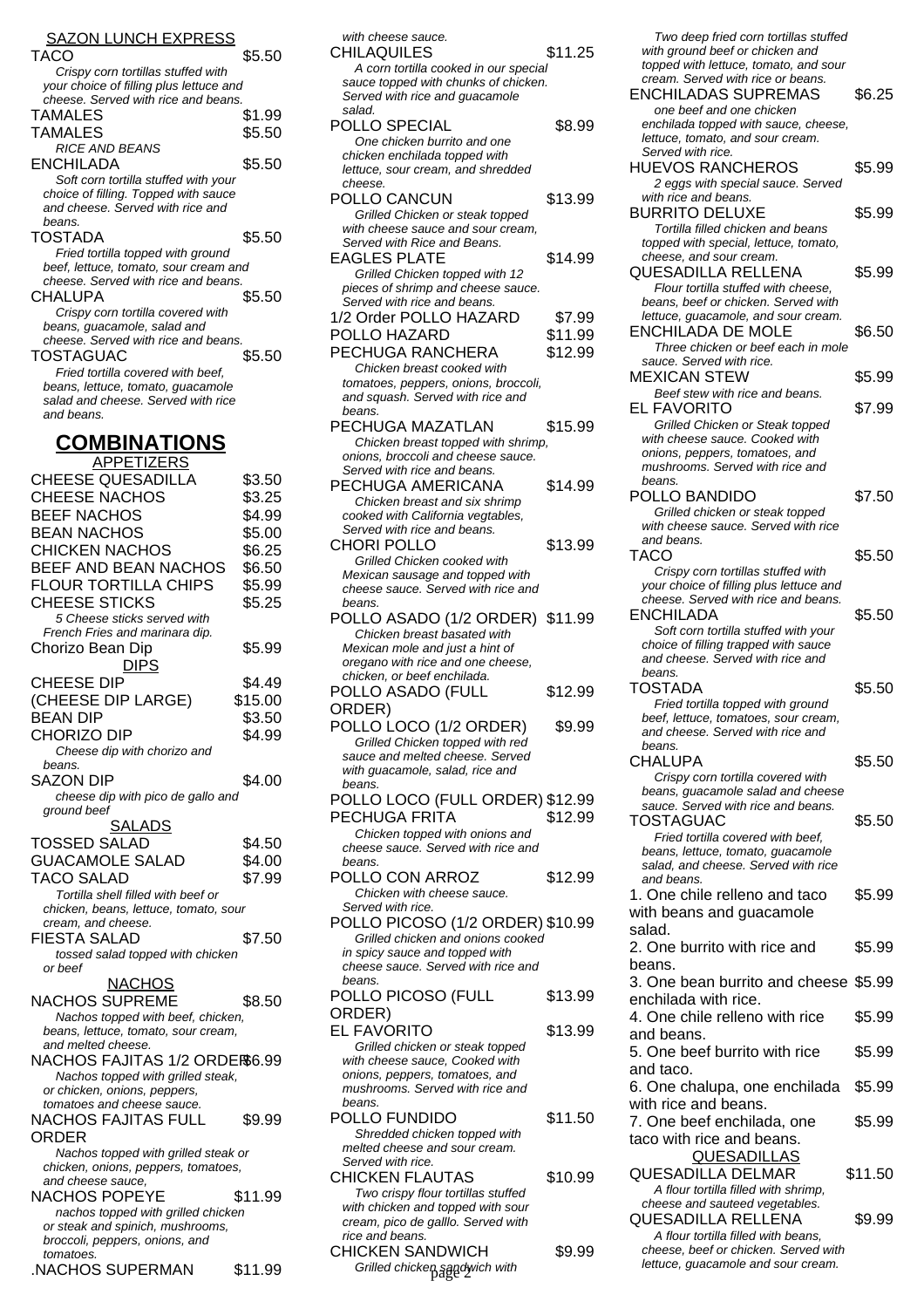Nachos topped with chicken, steak, shrimp, mushrooms, onions, tomatoes, and broccoli. 1/2 order Nachos Superman \$8.99 SIDE ORDERS FRENCH FRIES \$4.25 1/2 ORDER MEXICAN FRIES \$8.99 Large Chips & Salsa \$6.75 SOUR CREAM \$1.00 LETTUCE \$1.00 CHOPPED TOMATO \$1.00 Large Salsa  $$6.75$ SHREDDED CHEESE \$1.50 GRILLED SHRIMP \$7.99 GRILLED CHICKEN \$5.99 GRILLED ONIONS \$2.29 RICE WITH CHEESE DIP \$5.25 VEGETABLE CALIFORNIA \$6.99 GRILLED CHICKEN CHEESE \$8.99 FRENCH FRIES AND CHEES\$6.25 DIP GRILLED ONIONS, PEPPERS\$5.99 AND TOMATOES JALAPENOS \$1.29 TORTILLA \$1.99 MUSHROOMS \$3.99 GRILLED STEAK \$6.99 TACO SUPREME \$3.50 RICE \$3.25 BEANS \$3.25 GRILLED CRABS \$5.99 PICCO DE GALLO \$2.00 BURRITOS BURRITO GRANDE \$10.99 Gigantic burrito filed with grilled chicken or steak, onions, rice and beans topped with cheese, lettuce, tomato, and sour cream. BURRITO DELUXE \$9.49 Two tortillas filled with chicken and beans topped with cheese sauce, lettuce, tomato, special sauce, and sour cream. BURRITO SPECIAL \$7.99 One beef or chicken burrito topped sauce, cheese, lettuce, and sour cream. BURRITO SAZON \$11.25 Tortilla filled with ground beef or chicken topped with lettuce, sour cream, and shredded cheese with rice and beans BURRITO FRITO \$7.50 **CHIMICHANGA** CHIMICHANGA \$9.25 Fried flour tortilla filled with chicken or beef topped with cheese sauce, lettuce, sour cream, and pico de gallo. Served with rice and beans SHRIMP CHIMICHANGA \$9.99 Tortillas stuffed with shrimp and cheese, Served with Rice, lettuce, sour cream, and pico de gallo, Served with rice and beans. AZTECA CHIMICHANGA \$11.99 Tortilla with Steak or Chicken, peppers, tomatoes and onions topped with lettuce, sour cream and pico de gallo.

### **SAZON SPECIALS**

SPECIAL GUERRERO \$12.99 RIbeye and chicken breast. Served with broccoli, salad, and your choice of rice or beans. MEXICAN FRIES \$12.99 Fries topped with chicken or steak and cheese sauce.

mayonnaise, lettuce, and tomato. Served with fries. SOUP DE POLLO \$10.99 Chicken soup NEW POLLO \$13.99 Chicken rice, onions, pineapple, mushrooms, and cheese sauce. POLO BANDIDO \$12.99 Grilled chicken or steak topped with cheese sauce. Served with rice and beans. **STEAK DINNERS** Pollo Steak Hazard Steak, Rice, & Cheese STEAK SAZON \$15.99 T-Bone with rice, beans, and tossed salad. **STEAK MEXICANO** Ribeye steak with onions, tomatoes, and peppers. Served with Rice and Beans. TACOS DE CARNE ASADA \$11.99 Three flour tortillas stuffed with steak strips. Served with rice and beans. STEAK RANCHERO \$11.99 Ribeye steak in hot sauce. Served with rice and beans. CHILE ROJO \$10.99 Beef chunk in red chile sauce. Served with rice and beans. POLO DINNER \$10.99 Chuck steak cooked with peppers, onions, tomatoes, mushrooms, squash, and special sauce. Served with rice and beans. AMERICAN STEAK \$17.99 T-Bone topped with 12 pieces of shrimp, spinach, mushrooms, and tomatoes. Served with rice and beans. STEAK SANDWICH \$9.99 Ribeye steak sandwich with mayonnaise, lettuce, and tomato. Served with French fries. BIG HAMBURGER \$9.99 cheese, lettuce, and tomato. Served with baked potato or French fries. CARNE ASADA \$10.99 Ribeye steak, served with onions, guacamole, salad, rice, and beans. T-BONE DINNERS 1. T-bone steak with French fries \$14.99 2. T-bone and shrimp. Served \$14.99 with baked potato. 3.T-bone steak served with baked potato and tossed salad. \$14.99 4. T-bone steak served with \$16.99

bake potato with bacon and shredded cheedar cheese in the middle. 5. T-bone steak and shrimp. Served with baked potato. \$15.99

### **FAJITAS**

| <b>CHICKEN FAJITAS</b>              | \$9.25  |
|-------------------------------------|---------|
| QUESADILLA                          |         |
| FAJITAS                             | \$13.99 |
| Strips of beef, chicken, or mixed   |         |
| cooked with onions, peppers, and    |         |
| tomatoes. Served with rice, beans,  |         |
| and salad                           |         |
| PINA LOCA                           | \$14.99 |
| Beef, chicken, and shrimp cooked    |         |
| with peppers, onions, tomatoes, and |         |
| fresh pineapple. Served with rice,  |         |
| beans, and salad.                   |         |
| page 3                              |         |

| <b>QUESADILLA ROJA</b><br>Tortilla filled with ground beef, beef       | \$9.50 |
|------------------------------------------------------------------------|--------|
| tips, shredded beef or chicken,<br>cheese and beans. Served with rice. |        |
| lettuce, tomato and sour cream.<br><b>FAJA QUESADILLA</b>              | \$9.25 |
| Grilled chicken or steak with                                          |        |
| tomatoes, onions and peppers,<br>topped with cheese sauce.             |        |
| <b>DESSERTS</b>                                                        |        |
| DEEP FRIED ICE CREAM                                                   | \$3.25 |
| <b>CHURRO</b>                                                          |        |

**\*Consuming raw or undercooked foods may increase risk of foodborne illness and/or that written information is available upon request. This may be done by using brochures, deli case or menu advisories, label statements, table tents, placards or other effective means.**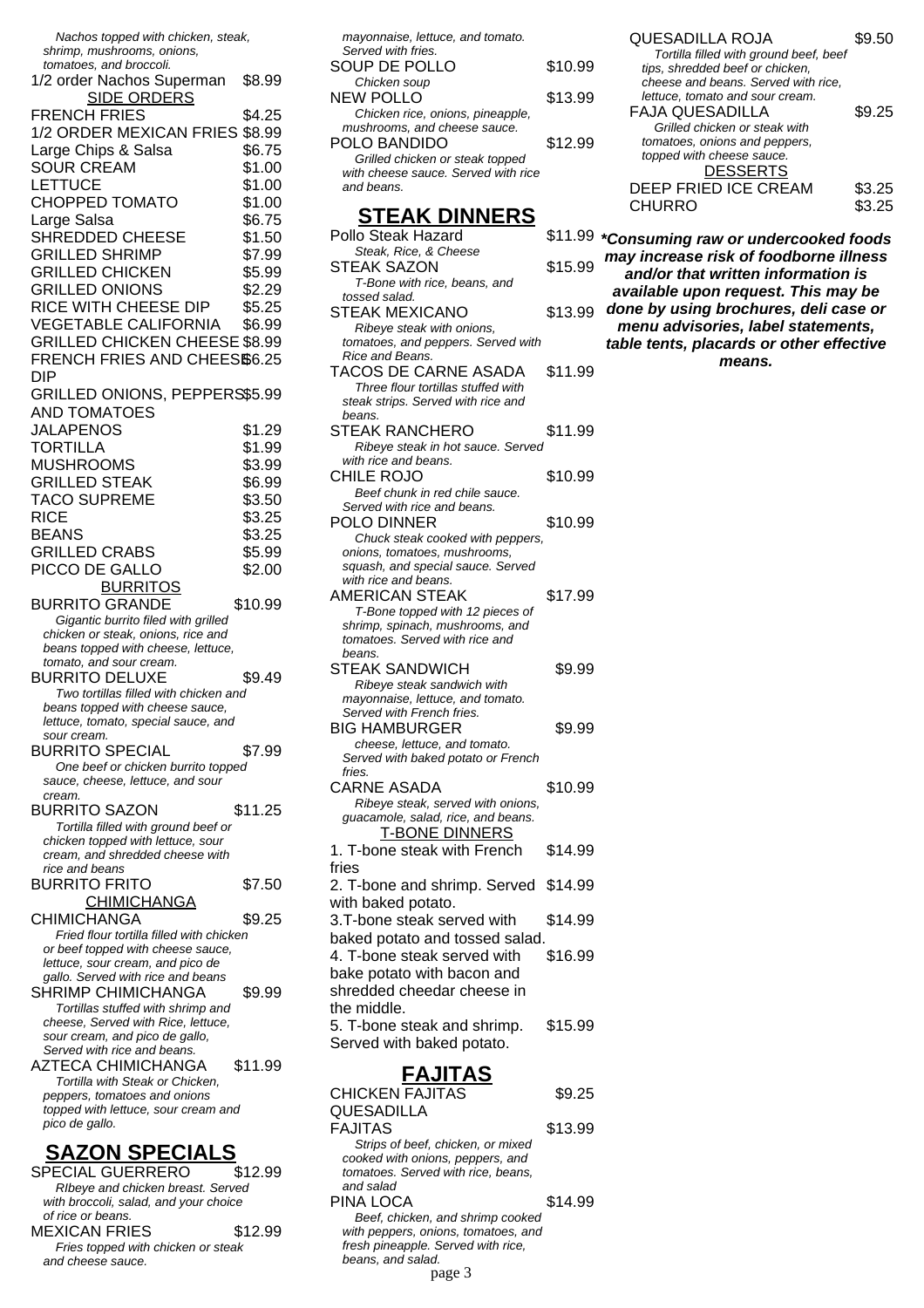| <b>TAQUITOS MEXICANOS</b><br>Four rolled tortillas stuffed with<br>beef or chicken topped with lettuce | \$9.25  |  |
|--------------------------------------------------------------------------------------------------------|---------|--|
| and sour cream. Served with                                                                            |         |  |
| guacamole salad.<br>LA FAVORITA                                                                        | \$8.99  |  |
| One stew burrito, chicken.<br>enchilada, and tostada.                                                  |         |  |
| <b>LA SUPERIOR</b>                                                                                     | \$8.99  |  |
| Beef burrito and chile relleno.<br>.Served with rice and beans.                                        |         |  |
| CHULETAS A LA MEXICAN \$12.99                                                                          |         |  |
| Two grilled pork chops topped with<br>onions, tomatillo sauce. Served with                             |         |  |
| rice, beans, and pico de gallo.<br><b>THREE AMIGOS</b>                                                 | \$13.50 |  |
| Chicken breast, steak and shrimp                                                                       |         |  |
| topped with onions and shredded<br>cheese with rice, guacamole salad,                                  |         |  |
| sour cream, and pico de gallo.<br>HAMBURGER                                                            | \$6.99  |  |
| with lettuce, tomato, onions, and                                                                      |         |  |
| cheese, with French fries.<br><u>A LA CARTE</u>                                                        |         |  |
| CHILE CON QUESO                                                                                        | \$3.50  |  |
| <b>TOSTAGUAC</b>                                                                                       | \$4.25  |  |
| CHILE RELLENO (1)                                                                                      | \$3.50  |  |
| CHILE RELLENO (3)                                                                                      | \$7.00  |  |
| HARD SHELL TACOS (3)                                                                                   | \$6.99  |  |
| SOFT SHELL TACOS (3)                                                                                   | \$6.99  |  |
| TACOS CARNE ASADA (3)                                                                                  | \$9.29  |  |
| Beef, Chicken, Beans or Rice.                                                                          |         |  |
| ENCHILADA (3)<br>cheese, beef, or chicken                                                              | \$6.50  |  |
| <b>CHEESE ENCHILADA</b>                                                                                | \$7.00  |  |
| TOSTADA (2)                                                                                            |         |  |
| Chicken or Beef<br>QUESADILLAS RELLENAS (2\$7.50                                                       |         |  |
| Shredded chicken or beef tips                                                                          |         |  |
| QUESADILLA (2)                                                                                         | \$9.00  |  |
| <b>GRILLED STEAK OR CHICKEN</b>                                                                        |         |  |
| <b>SHRIMP QUESADILLA</b>                                                                               | \$7.99  |  |
| SPINACH QUESADILLA                                                                                     | \$4.75  |  |
| MUSHROOM QUESADILLA<br><b>QUESADILLA</b>                                                               | \$4.75  |  |
| <b>NEW QUESADILLA</b>                                                                                  | \$10.99 |  |
| Crab meat, shrimp, rice on the side                                                                    |         |  |
| with vegetables, and cheese sauce.                                                                     |         |  |
| <b>QUESADILLA JALISCO</b>                                                                              | \$9.99  |  |
| Chicken strip, mushrooms, onions,<br>and pineapple with cheese sauce on                                |         |  |
| top, rice on the side.                                                                                 |         |  |
| <b>QUESADILLA SEAFOOD</b>                                                                              | \$10.99 |  |
| Crab meat, shrimp, fish with<br>cheese sauce on top. California                                        |         |  |
| vegetables and coleslaw.                                                                               |         |  |
| <b>NEW MOLCAJETE</b>                                                                                   | \$15.99 |  |
| Chicken, beef, shrimp, bacon,                                                                          |         |  |
| peppers, and tomatoes, rice and<br>beans, lettuce, sour cream with                                     |         |  |
| shredded cheese and cheese sauce                                                                       |         |  |
| on top.                                                                                                |         |  |
| FAJITAS BANDERA<br>Chicken, shrimp, crab meat,                                                         | \$12.99 |  |
| onions, mushrooms, broccoli, and                                                                       |         |  |
| pineapple with shredded cheese on                                                                      |         |  |
| top. Served with rice and beans.                                                                       |         |  |

### **KIDS MENU Under 12 years old only**

1. One taco with rice and beans\$3.50 2. One Enchilada with rice and \$3.50 beans 3. One burrito with rice and beans. \$3.50

4. One cheese Quesadilla with \$3.50 rice and beans.

5. Mexican Pizza \$3.50

6. Cheese Burger and French \$4.25

| <b>FAJITA MARINA</b>                                                  | \$17.99 |
|-----------------------------------------------------------------------|---------|
| Crab, scallops, tilapia, and six                                      |         |
| shrimp cooked with California                                         |         |
| vegetables. Served with rice, beans,                                  |         |
| and salad.                                                            |         |
| MOLCAJETE                                                             | \$17.99 |
| Chicken breast, ribeye, six shrimp,                                   |         |
| Mexician sausage, and bacon                                           |         |
| cooked with onions, tomatoes, and                                     |         |
| mushrooms. Served with rice, beans,                                   |         |
| and salad.                                                            |         |
| <b>ESPECIAL SAZON</b>                                                 | \$14.99 |
| Chicken, beef, shrimp, and                                            |         |
| sausage cooked with onions,                                           |         |
| tomatoes, peppers,. Served with rice,                                 |         |
| beans, and salad.                                                     |         |
| <b>FAJITAS ACAPULCO</b>                                               | \$16.99 |
| Beef, chicken, shrimp, and onions,                                    |         |
| peppers, and tomatoes. Served with                                    |         |
| rice, beans, and salad.                                               |         |
| <b>SHRIMP FAJITAS</b>                                                 | \$16.99 |
|                                                                       |         |
| Shrimp cooked with onions,                                            |         |
| peppers, and tomatoes. Served with                                    |         |
| rice, beans, and salad.                                               |         |
| <b>NEW FAJITA</b>                                                     | \$12.99 |
| Chicken cooked with onions,                                           |         |
| broccoli, and spinach topped with                                     |         |
| shredded cheese. Served with rice                                     |         |
| and beans.                                                            |         |
| <b>SEAFOOD</b>                                                        |         |
| CARMARONES ACAPULCO \$15.99                                           |         |
| 12 shrimp cooked with tomatoes,                                       |         |
| peppers, onions, mushrooms, and                                       |         |
| squash. Served with rice and beans.                                   |         |
| PESCADO A LA PARRILLA                                                 | \$13.99 |
| Grilled fish with lettuce, sour cream                                 |         |
| and tomato. Served with french fries,                                 |         |
| rice or beans.                                                        |         |
| <b>SPECIAL TAPATIO (Dinner for Two)</b>                               |         |
| 1. Two chalupas, two chile                                            | \$15.00 |
|                                                                       |         |
| rellenos, cheese dip, rice or                                         |         |
| beans                                                                 |         |
| 2. Two burritos, two enchiladas, \$15.00                              |         |
| two tacos, cheese nachos, and                                         |         |
| a sopapilla.                                                          |         |
|                                                                       |         |
| 3. Two guacamole salads, two \$15.00                                  |         |
| beef burritos, two chile, with                                        |         |
| cheese and two tacos.                                                 |         |
| <b>ENCHILADAS</b>                                                     |         |
| <b>ENCHILADAS SUPREMAS</b>                                            | \$9.49  |
|                                                                       |         |
| One beef, one chicken, one                                            |         |
| cheese, and one bean topped with<br>enchilada sauce, cheese, lettuce, |         |
| tomato, and sour cream.                                               |         |
| <b>ENCHILADAS DE MOLE</b>                                             |         |
|                                                                       | \$9.99  |
| Three chicken or beef in mole                                         |         |
| sauce with rice.                                                      |         |
| <b>ENCHILADAS SUIZAS</b>                                              | \$9.49  |
| Three chicken or beef topped                                          |         |

enchiladas with tomatillo sauce, cheese, lettuce, and sour cream with

rice and beans.